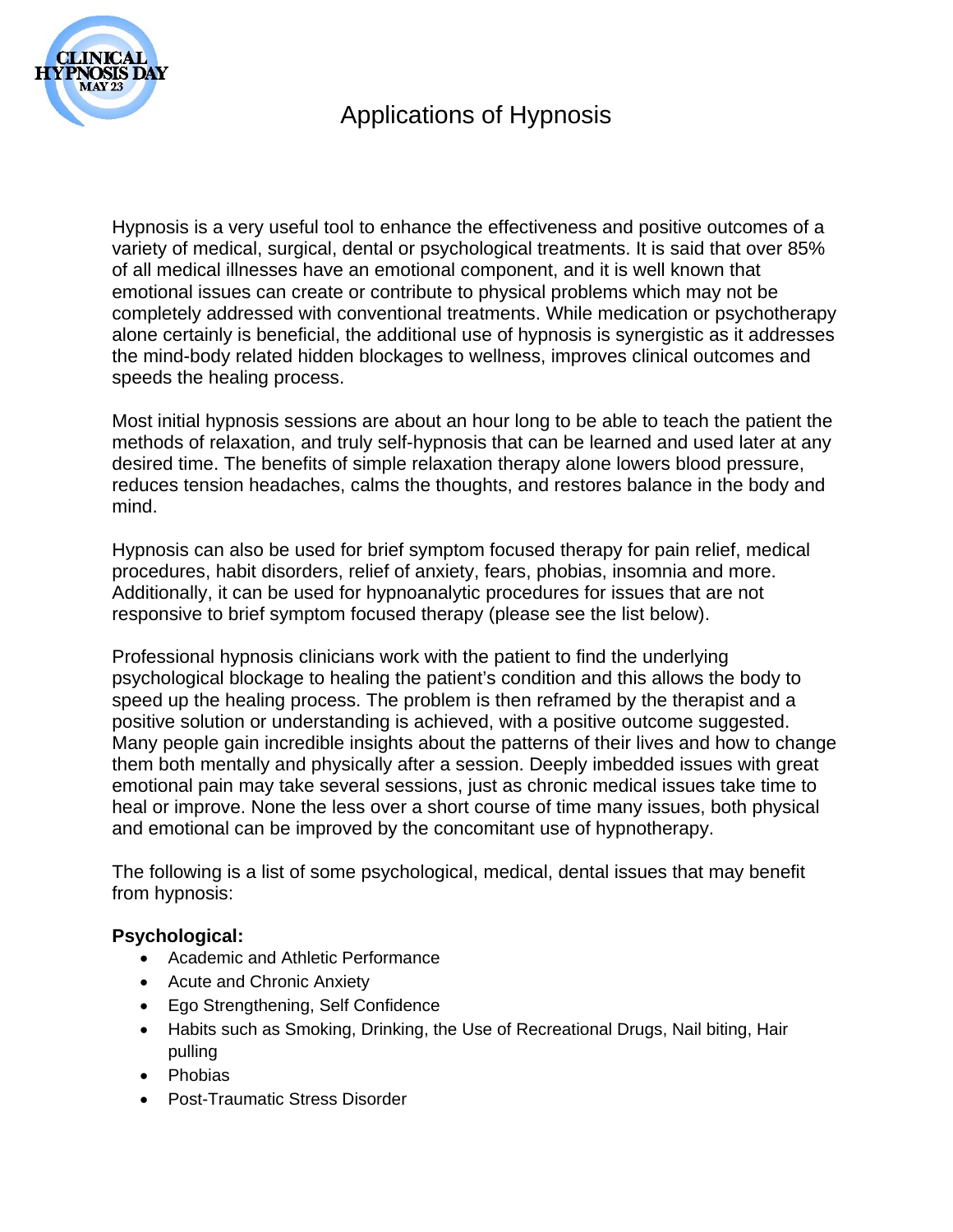- Sexual Trauma and Dysfunction Issues
- Family and Generational Issues
- Relationship Issues

## **Medical, Surgical, and Dental**

- Asthma and Allergies
- Autoimmune Diseases
- Burns and Emergencies
- Cancer: Chemo or Radiation Therapy Side Effects
- Child Birth and Other Obstetrical/Gynecological Issues
- Dermatologic Disorders: Rashes, Warts, Itching
- Dental: Gagging, Bruxism, Phobias
- Diabetic Blood Sugar Control
- **•** Eating Disorders
- Headaches: Tension and Migraine
- Healing
- Heart Disease and Vascular Control
- Hiccoughs
- Hypertension
- Healing
- Insomnia and Sleep Disorders
- Irritable Bowel Problems
- Incontinence and Bed Wetting, Post-Operative Urinary Retention
- Neurologic: Bell's Palsy, Strokes, Control of GI Hemorrhage, Neuropathic Pain
- Pain Control (and Reduction of Acute and Chronic Pain)
- Pediatric problems
- Phobias: Dental, Stage Fright, Fear of Flying and More
- Preparing for Surgery, Insertion of IV needles, Using Less Anesthesia
- Swallowing Pills
- Tinnitus
- Temporomandibular Joint Pain

There are certainly more issues that can be treated than are on this short list. Check the website for the American Society of Clinical Hypnosis (www.asch.net) for a list of certified practitioners in your area to discuss your problems and see how you can be helped with the application of skilled hypnotherapy.

References:

- 1. Elvira Lang, MD and Eleanor Laser, PhD. *Patient Sedation without Medication*. Self-Published, 2009.
- 2. Dabney M. Ewin MD, and Bruce N. Eimer PhD*. Ideomotor Signals for Rapid Hypnoanalysis*. Charles C. Thomas, Publisher, 2006